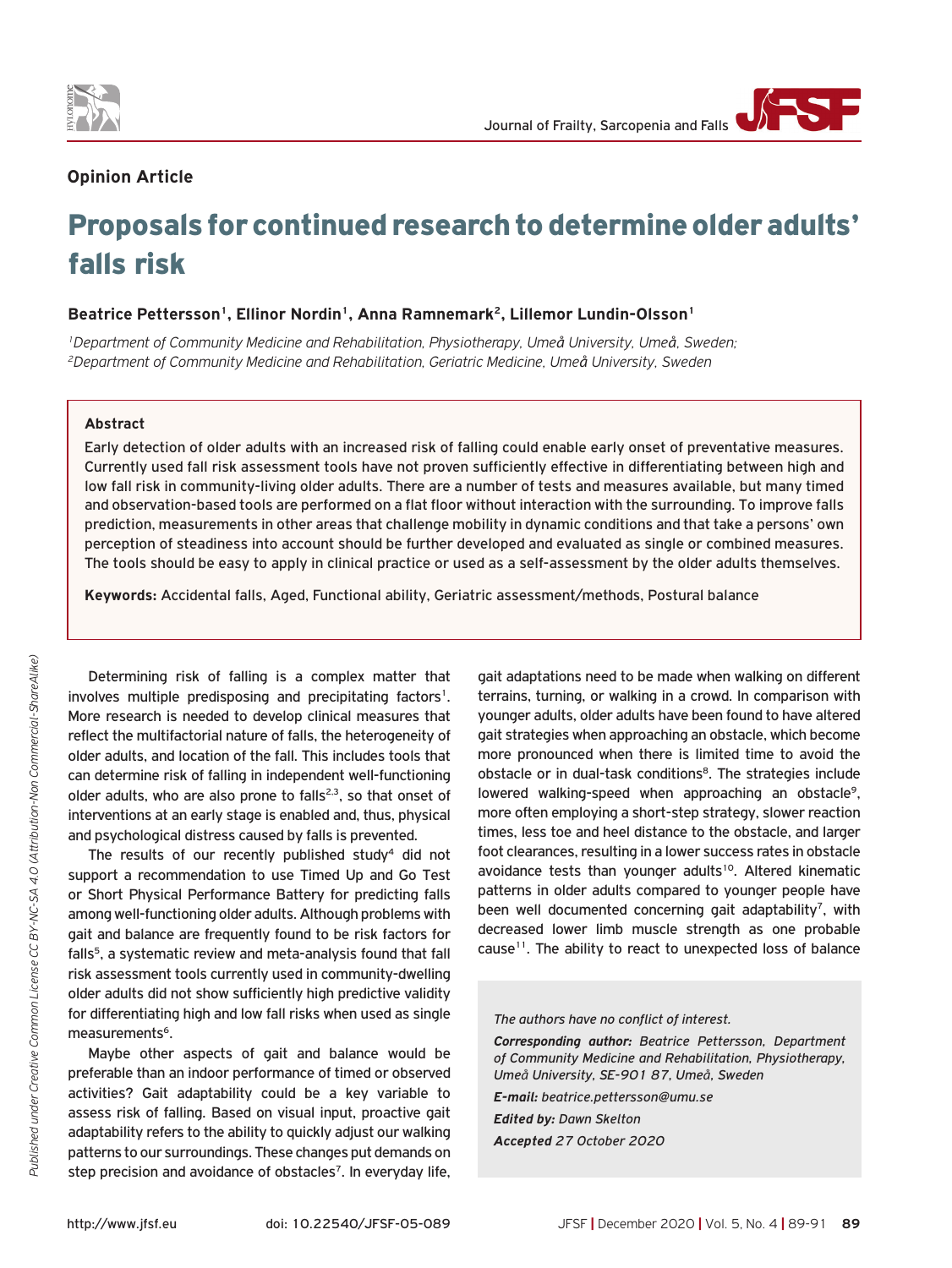has the potential to also contribute to the predictive ability of falls. However, knowledge of the type of measurement that is best suited to identify poor gait stability and the ability to regain balance is lacking. Promisingly, a systematic review with meta-analysis has presented some findings that indicate that older adults' falls are reduced by almost 50% by training of reactive and volitional step training<sup>12</sup>. Nevertheless, there is a lack of large studies focusing on predictive measurements with a prospective follow-up of falls both regarding the ability to negotiate obstacles and the ability to regain balance and, thus, the predictive value is unknown.

Another area of research to be further developed is older adults' own experiences of their steadiness or balance. Some previous studies indicate that the self-perception of steadiness could be a successful way forward to predict falls in well-functioning older adults. In a recent 2-year prospective study self-reported unsteadiness during walking was associated with an increased risk of recurrent falls<sup>13</sup> and in a previous longitudinal study perceived balance problems predicted injurious falls<sup>14</sup>. A scale of steadiness has been developed<sup>15</sup> but there is still a lack of knowledge how to best formulate the question or how to construct a scale. Yet another area that warrants further research is disparities between perceived balance and performed activities<sup>16-18</sup>. If an older adult perceives their balance as good but their performance is poor, he or she may have an increased risk of falling.

The time has come to develop fall-predictive assessments facilitated by digital technology that involve interactions with the surrounding, are evaluated for measurement properties and easy to use in clinical practice, or by the older adults themselves in their own homes. One option could be to further develop registration of walking patterns relative to the surrounding by sensors within soles in shoes and smartphones<sup>19</sup>. Other tools which also could be provided for self-management of fall-predictive assessments are interactive videogames or virtual reality technology. These technologies may comprise tools that can be used to offer different scenarios, register the difficulty level of the selected activity, measure the performance in a reproducible way and present real-time data. In addition, wearable sensors have been proposed to be a promising tool for monitoring older adults' activity in their own home and provide healthcare professionals with data to give personal advice for fallprevention exercise<sup>20</sup>. The above-mentioned suggestions call for collaboration between different disciplines for development of the measurements.

In summary, commonly used tools are insufficient in predicting older community-living adult's fall risk. It is now time to "reshape" the toolbox, as well as give older adults' own perception of their fall risk a more central role in the assessment. The development and prospective evaluation of measurements in the above presented areas might increase the predictive ability of falls in particular for wellfunctioning older adults and, in addition, be helpful in tailoring interventions for preventing falls. It is of major importance that these tools present real time data and are easy to use in clinical practice as well as by older adults themselves. Self-assessments can enable more rapid and frequent assessments followed by preventive measures.

### *References*

- 1. Deandrea S, Lucenteforte E, Bravi F, Foschi R, La Vecchia C, Negri E. Risk factors for falls in community-dwelling older people: a systematic review and meta-analysis. Epidemiology 2010;21(5):658-68.
- 2. Nordin E, Moe-Nilssen R, Ramnemark A, Lundin-Olsson L. Changes in step-width during dual-task walking predicts falls. Gait Posture 2010;32(1):92-7.
- 3. Moreira MN, Bilton TL, Dias RC, Ferriolli E, Perracini MR. What are the Main Physical Functioning Factors Associated With Falls Among Older People With Different Perceived Fall Risk? Physiother Res Int 2017;22(3).
- 4. Pettersson B, Nordin E, Ramnemark A, Lundin-Olsson L. Neither Timed Up and Go Test nor Short Physical Performance Battery predict future falls among independent adults aged ≥75 years living in the community. J Frailty Sarcopenia Falls 2020;5(2):24-30.
- 5. Ambrose AF, Paul G, Hausdorff JM. Risk factors for falls among older adults: a review of the literature. Maturitas 2013;75(1):51-61.
- 6. Lusardi MM, Fritz S, Middleton A, Allison L, Wingood M, Phillips E, et al. Determining Risk of Falls in Community Dwelling Older Adults: A Systematic Review and Meta-analysis Using Posttest Probability. J Geriatr Phys Ther 2017;40(1):1-36.
- 7. Weerdesteyn V, Hollands KL, Hollands MA. Gait adaptability. Handb Clin Neurol 2018;159:135-46.
- 8. Galna B, Peters A, Murphy AT, Morris ME. Obstacle crossing deficits in older adults: a systematic review. Gait Posture 2009;30(3):270-5.
- 9. Caetano MJ, Lord SR, Schoene D, Pelicioni PH, Sturnieks DL, Menant JC. Age-related changes in gait adaptability in response to unpredictable obstacles and stepping targets. Gait Posture 2016;46:35-41.
- 10. Weerdesteyn V, Nienhuis B, Duysens J. Advancing age progressively affects obstacle avoidance skills in the elderly. Hum Mov Sci 2005;24(5-6):865-80.
- 11. Shin S, Demura S, Watanabe T, Yabumoto T, Shi B, Sakakibara N, et al. Age-related and obstacle height-related differences in movements while stepping over obstacles. J Physiol Anthropol 2015;34:15.
- 12. Okubo Y, Schoene D, Lord SR. Step training improves reaction time, gait and balance and reduces falls in older people: a systematic review and meta-analysis. Br J Sports Med 2017;51(7):586-93.
- 13. Donoghue OA, Setti A, O'Leary N, Kenny RA. Self-Reported Unsteadiness Predicts Fear of Falling, Activity Restriction, Falls, and Disability. J Am Med Dir Assoc 2017;18(7):597-602.
- 14. Muir SW, Berg K, Chesworth B, Klar N, Speechley M. Balance impairment as a risk factor for falls in community-dwelling older adults who are high functioning: a prospective study. Phys Ther 2010;90(3):338-47.
- 15. Clark DO, Callahan CM, Counsell SR. Reliability and validity of a steadiness score. J Am Geriatr Soc 2005;53(9):1582-6.
- 16. Delbaere K, Close JC, Brodaty H, Sachdev P, Lord SR. Determinants of disparities between perceived and physiological risk of falling among elderly people: cohort study. BMJ 2010;341:c4165.
- 17. Butler AA, Lord SR, Taylor JL, Fitzpatrick RC. Ability versus hazard: risk-taking and falls in older people. J Gerontol A Biol Sci Med Sci 2015;70(5):628-34.